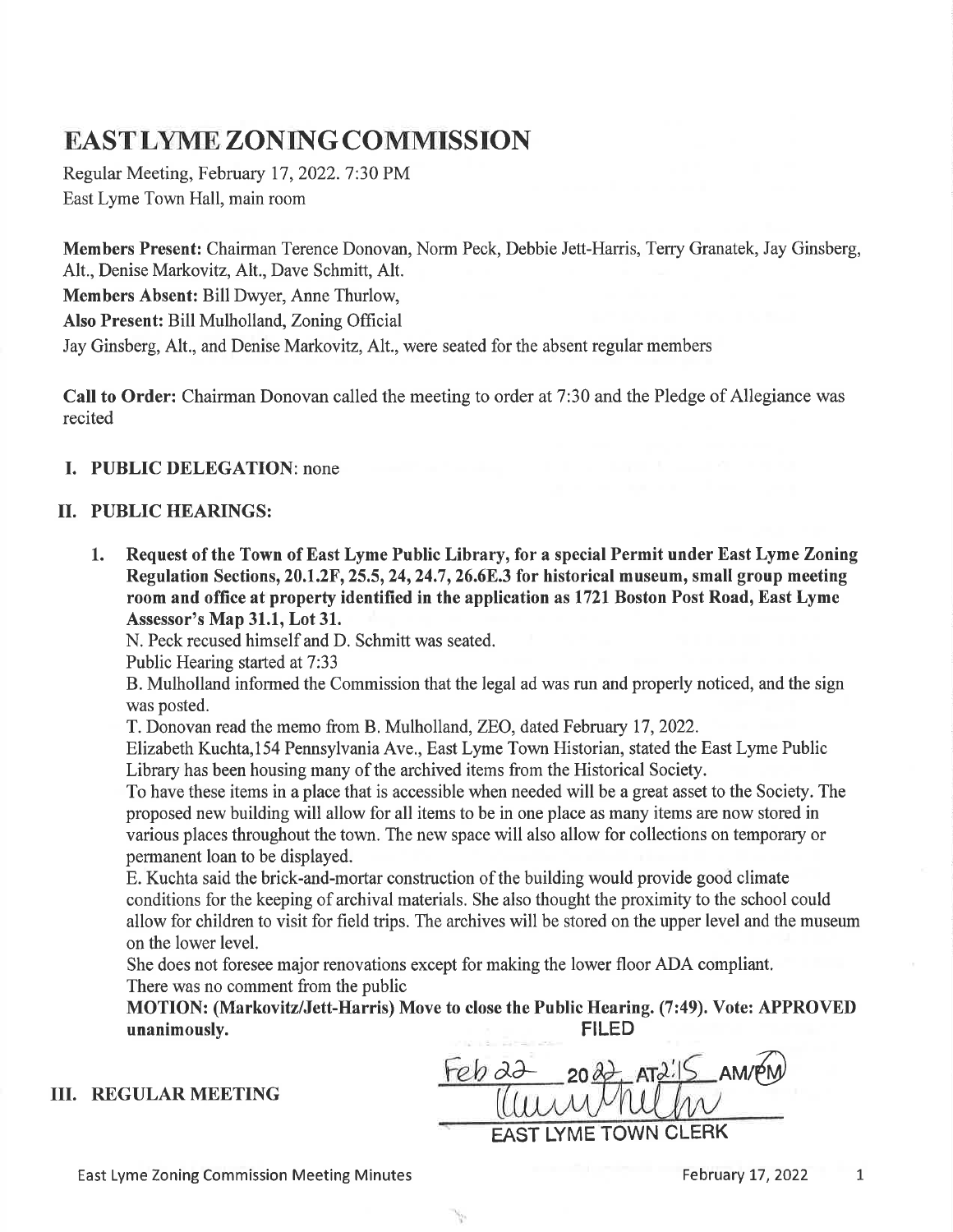1. Request of the Town of East Lyme Public Library, for a special Permit under East Lyme Zoning Regulation Sections,  $20.1.2F$ ,  $25.5$ ,  $24$ ,  $24.7$ ,  $26.6E$ . 3 for historical museum, small group meeting room and office at property identified in the application as l72l Boston Post Road, East Lyme Assessor's Map 31.1, Lot 31.

MOTION: (Markovitz/ Ginsberg) Move to approve the Request of the Town of East Lyme Public Library, for a special Permit under East Lyme Zoning Regulation Sections, 20.1.2F,  $25.5, 24, 24.7, 26.6E.3$  for historical museum, small group meeting room and office at property identified in the application as l72l Boston Post Road, East Lyme Assessor's Map 31.1, Lot 31 with the following conditions:

- L. Waive the 10' buffer requirement of Section 24.6 E 3 because of existing conditions.
- 2. Parking requirement to be twenty-three (23) spaces as per Section 22,1.18.

Vote: APPROVED unanimously. N. Peck was reseated.

2. Approval of Minutes of January 20, 2022 MOTION: (Jett-Harris/Granatek) to approve the Minutes of January 20, 2022, as presented. Vote: APPROVED unanimously

### W. OLD BUSINESS-none

#### V. NEW BUSINESS

- 1. Application of Fresh Lyme Partners LLC, for a special Permit for a cannabis establishment pursuant to Section ll.2.l3 of the East Lyme Zoning Regulations at property located at <sup>15</sup> Colton Road, East Lyme Assessor's Map 09.0 lot 14.
	- B. Mulholland will schedule Public Hearing
- 2. Any Business on the floor, if any by the majority vote of the Commission-none
- 3. Zoning Official

B. Mulholland informed the Commission the building they approved on 185 Main Street has started construction. The exit 75 travel center has started to clear brush.

He explained the FEMA memo sent out to the members concerning the need to have the flood ordinance and the regulations match. B. Mulholland will be working with the First Selectman on the Amtrak fence issue.

- 4. Comments from Ex-Officio: no report
- 5. Comments from Zoning Board liaison to the Planning Commission: -no report
- 6. Comments from Chairman: -no report

## VII. ADJOURNMENT

MOTION: (Jett-Harrisi Markovitz) to adjourn at 8:07. Vote: APPROVED unanimously

Respectfully Submitted 石土川 Sue Spang, Recording Secretary. 2022Liaison Schedule:

**ANILO MWOT EIVIN'I TEAR** 

East Lyme Zoning Commission Meeting Minutes February 17, 2022 2